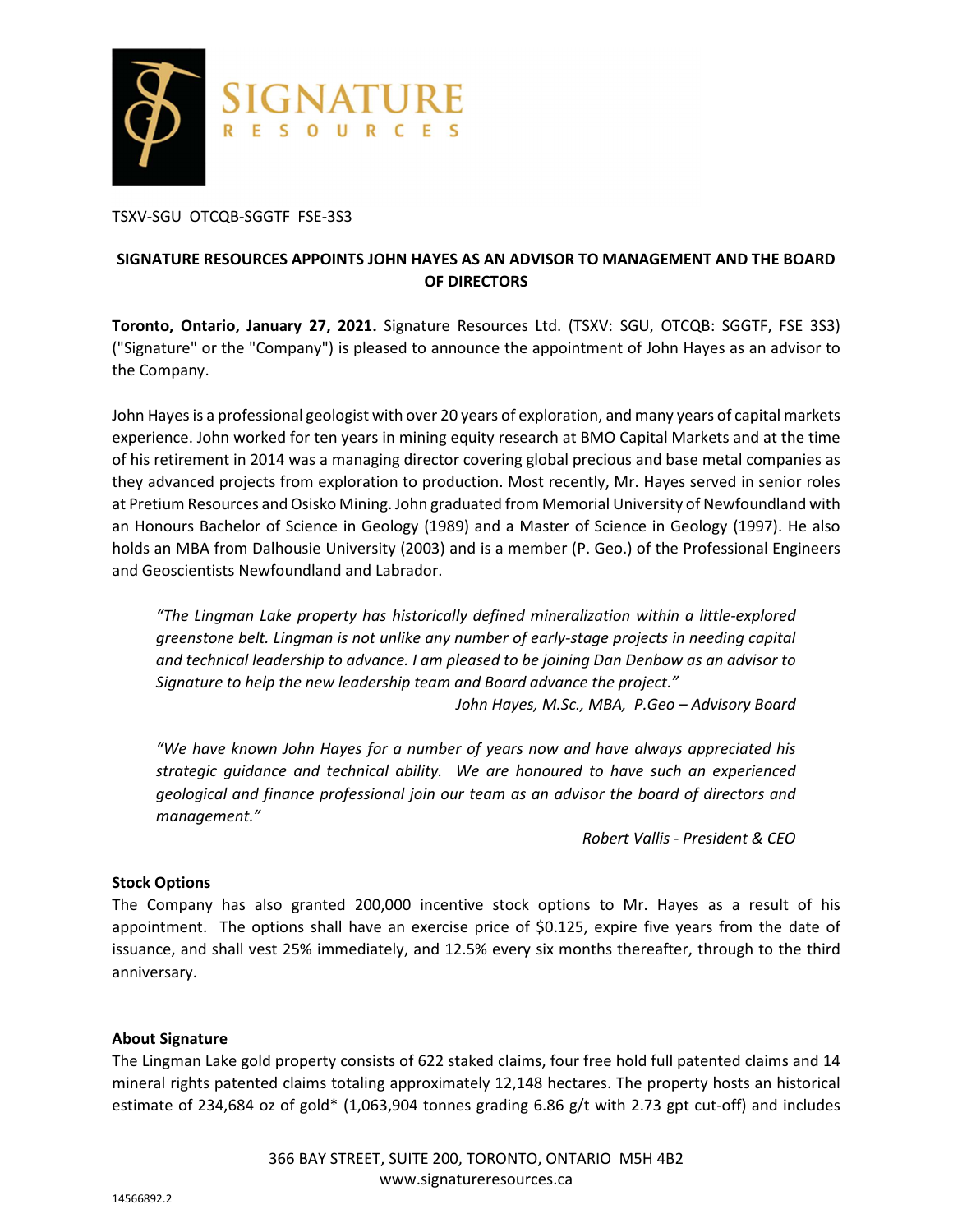

### TSXV-SGU OTCQB-SGGTF FSE-3S3

what has historically been referred to as the Lingman Lake Gold Mine, an underground substructure consisting of a 126.5-meter shaft, and 3-levels at 46-meters, 84-meters and 122-meters depths.

\*This historical resource estimate is based on prior data and reports obtained and prepared by previous operators, and information provided by governmental authorities. A Qualified Person has not done sufficient work to verify the classification of the mineral resource estimates in accordance with current CIM categories. The Company is not treating the historical estimate as a current NI 43-101 mineral resource estimate. Establishing a current mineral resource estimate on the Lingman Lake deposit will require further evaluation, which the Company and its consultants intend to complete in due course. Additional information regarding historical resource estimates is available in the technical report entitled, "Technical Report on the Lingman Lake Gold Property" dated January 31, 2020, prepared by John M. Siriunas, P.Eng. and Walter Hanych, P.Geo., available on the Company's SEDAR profile at www.sedar.com To find out more about Signature Resources Limited, visit our website at www.signatureresources.ca, or contact:

Jonathan Held Chief Financial Officer 416-270-9566

#### **Cautionary Notes**

**Neither TSX Venture Exchange nor its Regulation Services Provider (as that term is defined in the policies of the TSX Venture Exchange) accepts responsibility for the adequacy or accuracy of this news release.**

*This news release contains forward-looking statements which are not statements of historical fact. Forward-looking statements include estimates and statements that describe the Company's future plans, objectives or goals, including words to the effect that the Company or management expects a stated condition or result to occur. Forward-looking statements may be identified by such terms as "believes", "anticipates", "expects", "estimates", "may", "could", "would", "will", or "plan". Since forward-looking statements are based on assumptions and address future events and conditions, by their very nature they involve inherent risks and uncertainties. Although these statements are based on information currently available to the Company, the Company provides no assurance that actual results will meet management's expectations. Risks, uncertainties and other factors involved with forward-looking information could cause actual events, results, performance, prospects and opportunities to differ materially from those expressed or implied by such forward-looking information. Forward looking information in this news release includes, but is not limited to, the Company's objectives, goals or future plans, statements, exploration results, potential mineralization, the estimation of mineral resources, exploration and mine development plans, timing of the commencement of operations and estimates of market conditions. Factors that could cause actual results to differ materially from such forward-looking information include, but are not limited to changes in general economic and financial market conditions, failure to identify mineral resources, failure to convert estimated mineral resources to reserves, the inability to complete a feasibility study which recommends a production decision, the preliminary nature of metallurgical test results, delays in obtaining or failures to obtain required governmental, environmental or other project approvals, political risks, inability to fulfill the duty to accommodate First Nations and other indigenous peoples, uncertainties relating to the availability and costs of financing needed in the future, changes in equity markets, inflation, changes in exchange rates, fluctuations in commodity prices, delays in the development of projects, capital and operating costs varying significantly from estimates and the other risks involved in the mineral exploration and development industry,* 

> 366 BAY STREET, SUITE 200, TORONTO, ONTARIO M5H 4B2 www.signatureresources.ca